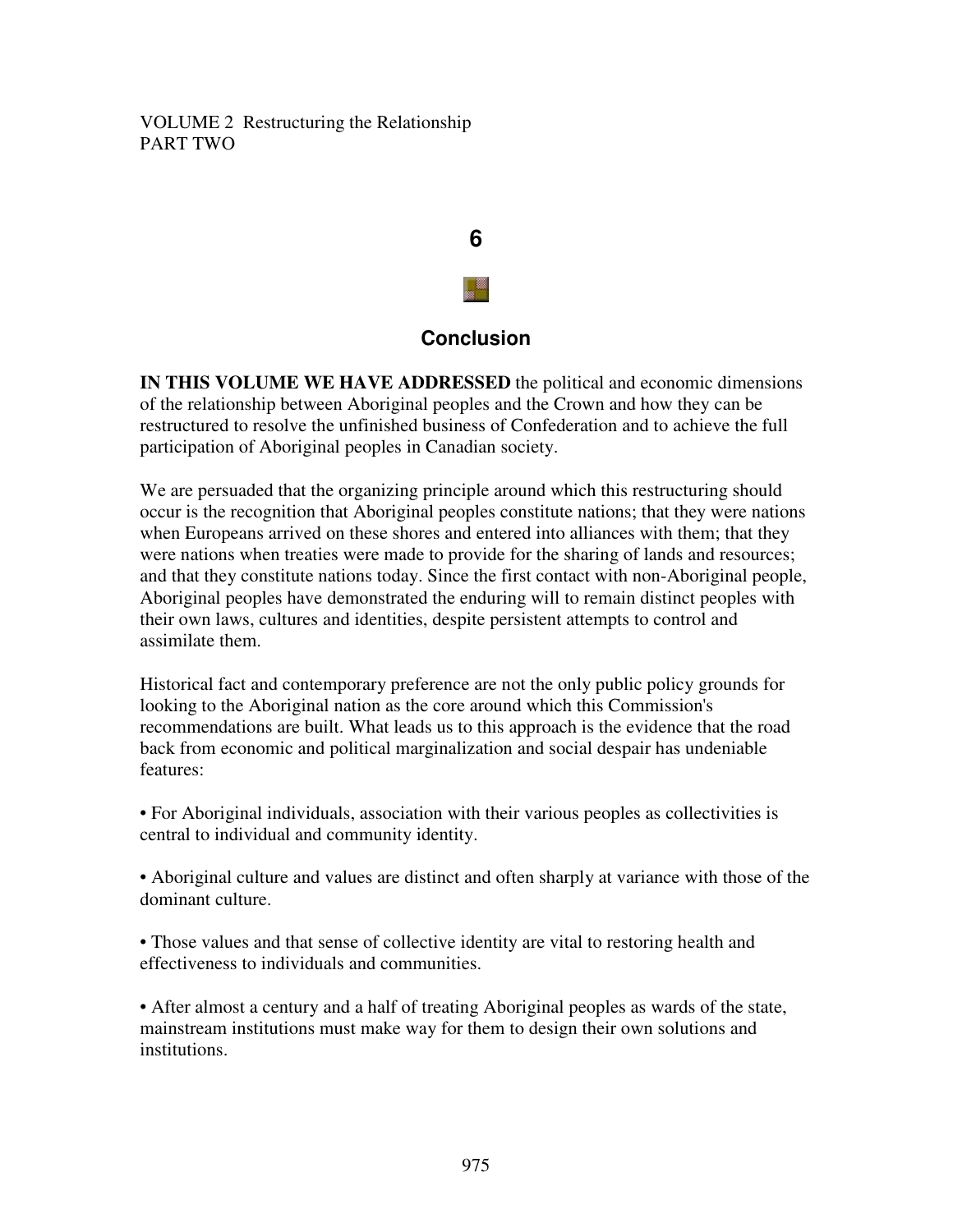• To be effective, many of these Aboriginal institutions will require the resources, size, and checks and balances that come from being organized at the nation level rather than the community level.

Aboriginal peoples are not impoverished racial minorities whose interests need to be served better by the Canadian state. They are political entities that, because of their treaties, the recognition of their rights in Canada's constitution, and the nature of their social and cultural cohesion, need to be recognized as nations, negotiated with as nations, and thereby empowered to implement their own solutions within a flexible Canadian federation.

### **1. An Act of National Intention**

We began this volume with a discussion of the treaties that, from early contact, were the defining instruments in the relationship between Aboriginal peoples and the newcomers to this continent. While still using treaties to gain peaceful access to lands for settlement, however, imperial and later Canadian governments unilaterally transformed the relationship by implementing what later became the *Indian Act*. This political act imposed wardship and dominance in place of partnership between autonomous peoples. All subsequent efforts to deal with 'the Indian problem' have stopped short of honouring the original treaty relationship, thereby demonstrating an unwillingness to regard Aboriginal peoples as nations and accord them the respect they are due as distinct political entities.

Canadian governments must break with this past. We propose that this be done through a major act of national intention: the promulgation by Her Majesty the Queen of a royal proclamation that will indicate to all Canadians the nature of the new relationship to be created, the principles that support it, the processes envisaged for its establishment, and the government of Canada's intention to give the relationship a legislative base through companion legislation.

We recommend that this be undertaken by the Queen in her role as Canada's head of state and because the monarch has been seen by Aboriginal peoples for more than 200 years as embodying the Crown's protection and good faith. We refer the reader to the opening chapter of Volume 5 of this report, where we recommend what the proclamation should contain.

The approach we propose would do much to bring the importance of this renewed relationship home to Canadians and would help to restore hope among First Peoples. On its own, however, this gesture will not achieve the intended result, given the history of dashed expectations and broken promises. For that reason, and to inform all parties of the nature of the road ahead, the proclamation should be accompanied by a companion act indicating the government of Canada's intention to propose the following legislation for parliamentary review and approval: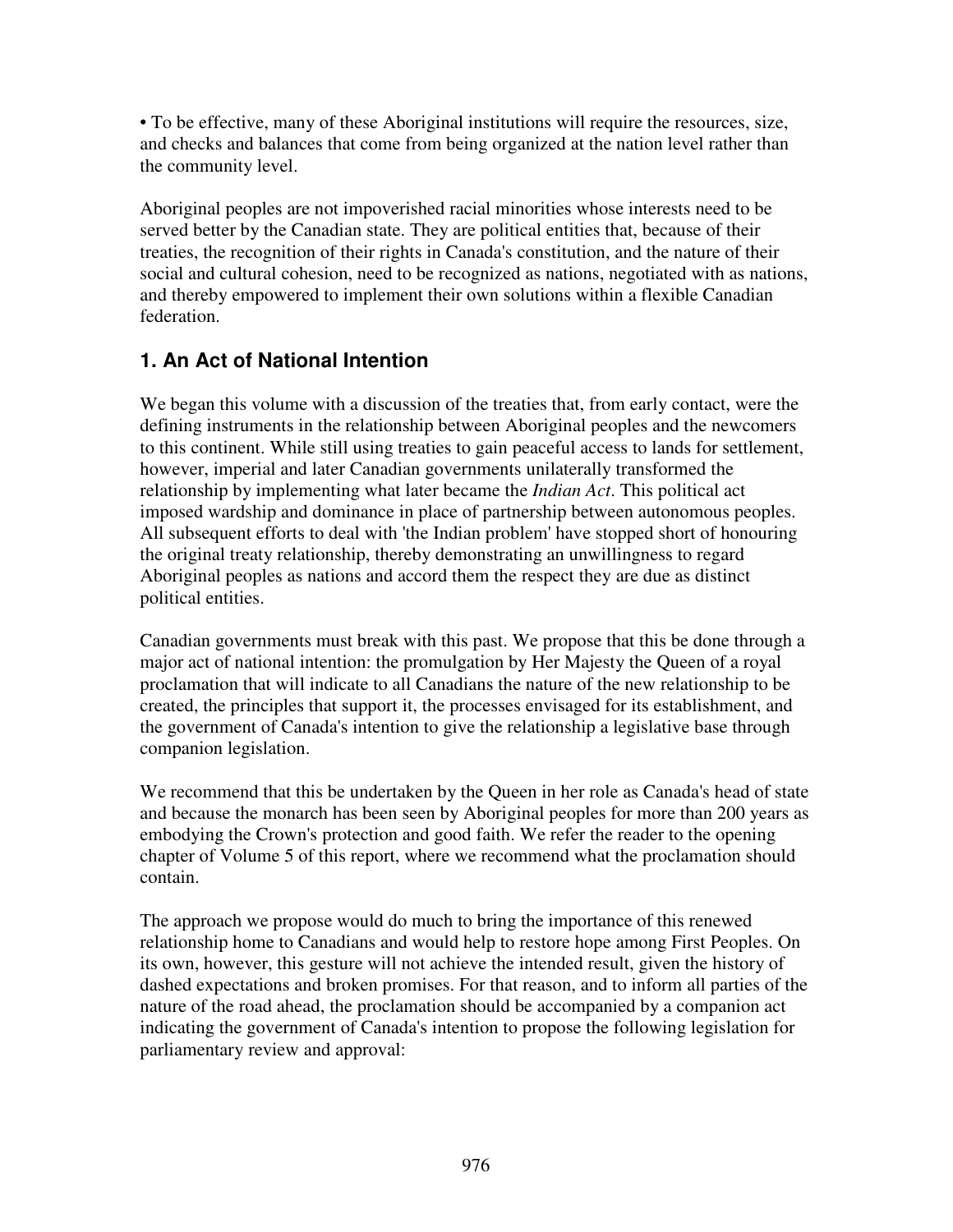1. An Aboriginal Treaties Implementation Act setting out the processes by which existing treaties, particularly the historical treaties, would be clarified, reinterpreted or modernized and new treaties, agreements or accords entered into; defining the institutions to govern the treaty process, that is, the treaty commissions to oversee the treaty negotiations; and providing guidelines for federal policies with respect to the negotiation of lands and resources for Aboriginal nations.

2. An Aboriginal Lands and Treaties Tribunal Act as the instrument to deal with specific claims and as the body to which parties to the treaty negotiations can turn, if necessary, to seek fair and impartial implementation of the treaty process; initially the tribunal would implement federal jurisdiction in the field but over time would be accorded similar authority by provincial governments.

3. An Aboriginal Nations Recognition and Government Act requiring the government of Canada to support Aboriginal peoples seeking to assume the responsibilities of nation status, that is, setting out the criteria and process the government would use to recognize an Aboriginal nation; acknowledging that, once recognized, Aboriginal nations can exercise on their existing territories the law-making capacity they deem necessary in the transition period with respect to the life and welfare of their people, their culture and identity; indicating that the federal government would vacate its relevant legislative authority under section 91(24) of the *Constitution Act, 1867* with respect to these core powers; indicating which additional federal powers the Parliament of Canada is prepared to acknowledge as being core powers to be exercised by Aboriginal governments; and indicating the manner in which these responsibilities would be financed in the interim period before the conclusion of renewed or new treaties.

4. An Aboriginal Parliament Act to give Aboriginal peoples and nations an effective presence at the federal level that supplements representation in the House of Commons; the parliament would be a consultative body until such time as its role in decision-making processes in the Canadian federation could be implemented by constitutional amendment.

5. An Aboriginal Relations Department Act and an Indian and Inuit Services Department Act to create new federal departments to discharge federal Crown obligations to recognized Aboriginal nations and peoples and replace the Department of Indian Affairs and Northern Development.

The process of developing this proclamation and legislation should be undertaken in close consultation with national Aboriginal organizations and provincial and territorial governments. A constitutional amendment is not required for either the royal proclamation or its companion legislation. Consultations to prepare the way for the proclamation and its companion legislation should be the first item of business for the forum that we recommend be established by first ministers and national Aboriginal leaders to negotiate a Canada-wide framework agreement on Aboriginal treaties and governance.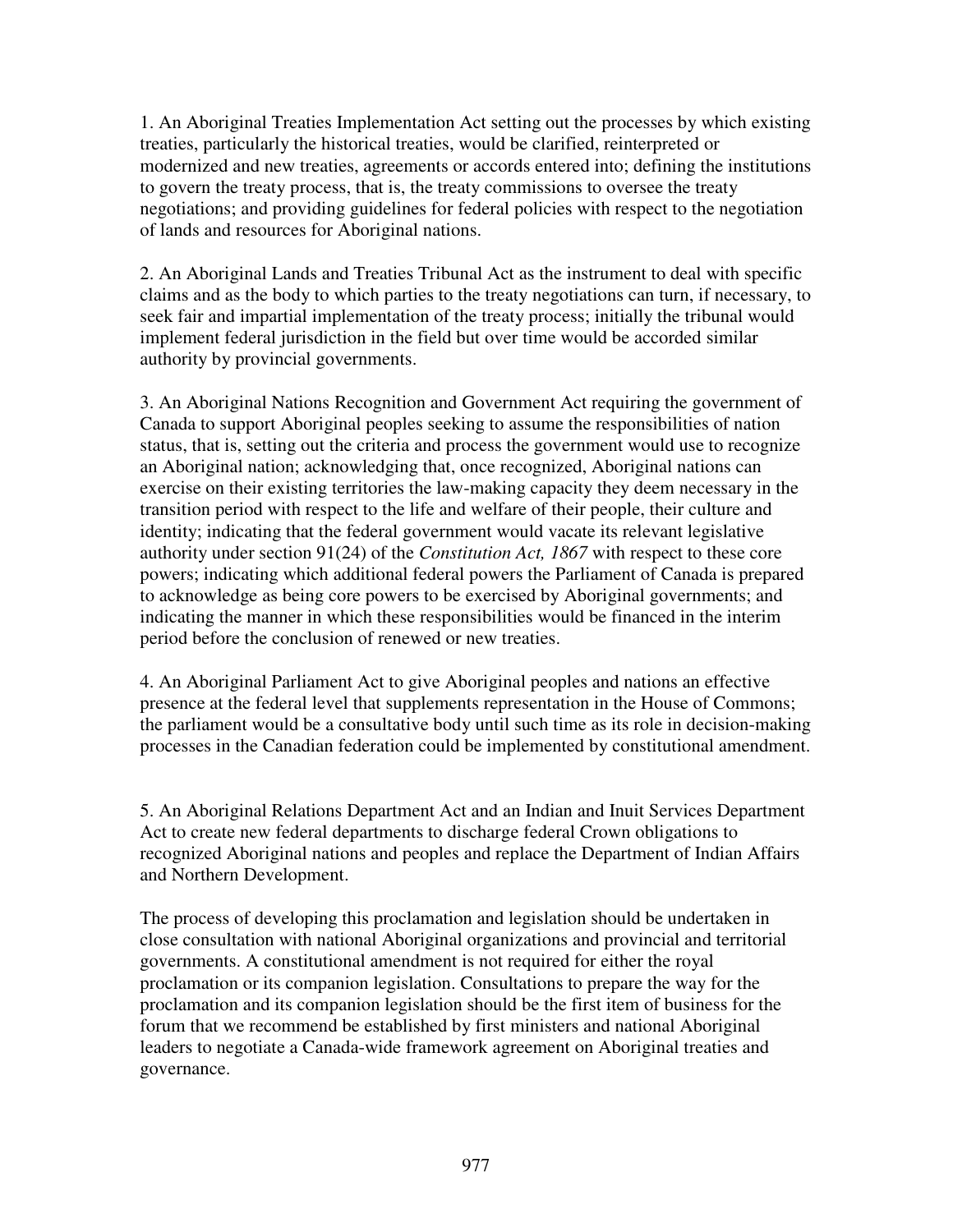The government of Canada should do all it can to encourage a collaborative process, involving provincial and territorial governments and national Aboriginal organizations, for reaching consensus on the royal proclamation as an act of national political will. In the end, because of its primary responsibility for Aboriginal affairs, it should move to implement these measures with the agreement of as many parties as possible.

### **2. Negotiating a Canada-Wide Framework**

The forum for negotiating a framework agreement would be the next major initiative of the government of Canada following the royal proclamation and enactment of the companion legislation. This forum would have the vital task of providing the means for provincial and territorial governments to join representatives of Aboriginal peoples and the federal government in determining the main parameters of their relationship. Implemented effectively, this forum could save much time and expense in the subsequent treaty negotiations with individual Aboriginal nations. It could also provide a means for smaller nations to receive equitable treatment in their negotiations.

The forum would be commissioned by first ministers but conducted by federal/provincial/territorial ministers of Aboriginal relations along with the leaders of national Aboriginal organizations. It would provide an opportunity for the following matters to be discussed and, it is hoped, settled:

1. principles to guide the treaty processes;

2. principles to guide the negotiations leading to the allocation of lands and resources;

3. principles to govern the negotiation of interim relief agreements to take effect before the conclusion of treaties;

4. the full extent of the jurisdiction to be exercised by Aboriginal governments after treaty processes have been concluded;

5. co-operative agreements to handle areas of co-jurisdiction;

6. fiscal arrangements among the three orders of government; and

7. an interim agreement setting out the core powers that Canadian governments are prepared to acknowledge Aboriginal nations can exercise once they are recognized.

This forum would respond to a work plan authorized by first ministers and national Aboriginal leaders and would report annually to them. The forum would be staffed by a secretariat and would seek to reach comprehensive agreement on these issues among as many governments as possible by the year 2000. Unanimity would not be needed, and regional variation would be encouraged where all the relevant parties agreed. By the same token, while this forum would be a means of advancing understanding and consensus on these issues, Aboriginal nations seeking to enter a treaty negotiation would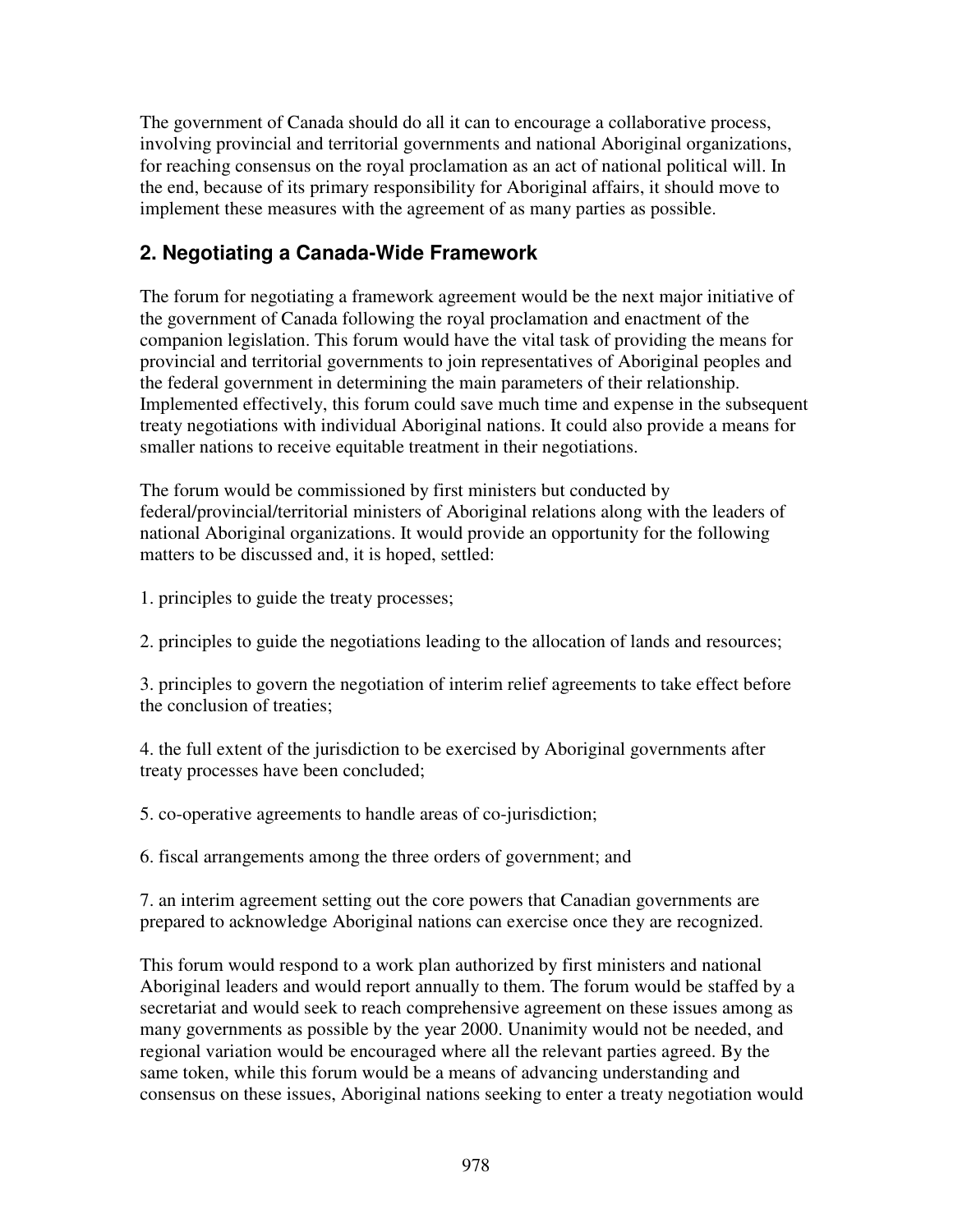not have to wait until agreement is reached in the forum on the issues those nations wished to negotiate.

## **3. Rebuilding Aboriginal Nations**

In Chapter 3 of this volume we set out a process by which Aboriginal nations can begin to reconstitute themselves as nations and create institutions with the breadth and capacity to exercise self-government. This will not be accomplished easily. It will take time to overcome patterns established by the practices imposed by the *Indian Act*. Effective governance will require structures that are consistent with a people's culture and heritage and that, at the same time, encompass sufficient numbers of people to exercise the full authority of effective governance.

We believe that the inherent right of self-government can be exercised only by peoples and nations and not by individual communities, except as part of a larger nation. Ensuring this requires a process by which Aboriginal governments can be recognized by the government of Canada. Access to enhanced financial resources for self-government and the means to negotiate intergovernmental arrangements should also be regulated by the recognition process established under the Aboriginal Nations Recognition and Government Act we propose.

We envisage an intense, and at times complex, process of nation rebuilding before recognition. Many Aboriginal peoples are already well on their way to recapturing their sense of historical identity. But even they are likely to encounter some problems as they determine the effective allocation of power between the nation and its communities. Institutions do not readily share authority, particularly where they have fought so long and hard to acquire it. For Aboriginal peoples, the vision of recapturing their strength and pride as nations, and the recognition that they will be able to accomplish so much more operating as a whole nation rather than as fragmented communities, will, we believe, be persuasive in time.

It is of paramount importance to eliminate the barriers created by the *Indian Act* that prevent nations from coming together. Membership in these nations should be governed by criteria related to heritage, association and acceptance that are defensible by international human rights standards. This is why access to participation in nation building by all those with a reasonable claim to citizenship should be a central criterion for recognition under the Aboriginal Nations Recognition and Government Act. It is particularly vital for decisions about a nation's fundamental law and its citizenship code.

The government of Canada will be concerned that expanding the membership of Aboriginal nations will increase its financial obligations. We propose that the cost of Aboriginal self-government and the delivery of related programs be financed as provincial programs are now under federal-provincial fiscal arrangements — taxation by each jurisdiction of its own resources along with fiscal transfers based on per capita formulas that take into account fiscal capacity and need.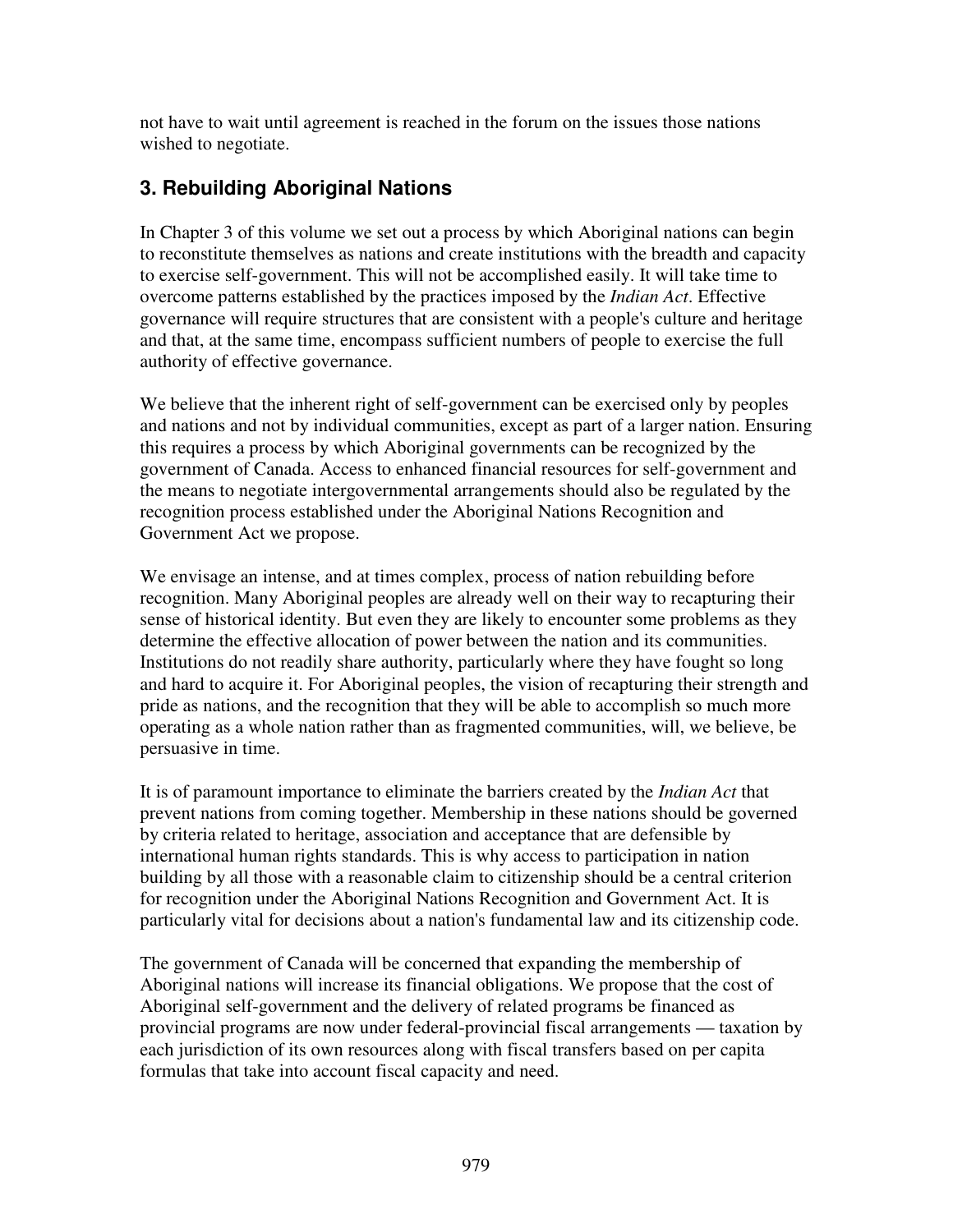Treaty entitlements, as a separate category of financial or resource transfer, would be negotiated in the treaty process and would become obligations of the government of Canada to the relevant treaty nation rather than to its members. Whether, and to what degree, these entitlements would be determined by membership numbers would be subject to negotiation, but treaty payments would not be counted as resources of the nation government in determining fiscal capacity and need.

### **4. A Legislative Process for Treaties**

In the transition between formal recognition as a nation and the conclusion of a new or renewed treaty, federal government payments (whether they are treaty entitlements or transfers governed by policy) would constitute financing commensurate with the agreed scope of the jurisdiction exercised by the Aboriginal nation in core areas and would help it prepare for treaty negotiations. Funds would be paid to the nation government, to be distributed as the nation considers appropriate.

Following recognition, Aboriginal nations would obtain a mandate from their citizens to enter into a new treaty process with other Canadian governments to encompass an expanded land base, co-jurisdictional arrangements over other lands and resources, and the full extent of their self-governing jurisdiction.

All parties need the confidence that their agendas will be addressed in an open, fair and impartial manner in this treaty process. While recognizing that such negotiations will take many years to complete for all Aboriginal nations, the procedures used must ensure effective resolution of long-standing misunderstandings and grievances. For these negotiations to function effectively and at the least financial cost, trust in the process will be essential. To date, negotiations over land have been governed entirely by policies devised within and approved by the federal bureaucracy and cabinet. This has provided maximum flexibility for ministers and officials, and minimum stability and predictability for Aboriginal and other parties with an interest in the outcome. It has also shielded the policies and procedures from legal challenge.

The fact that these procedures have been governed by policy rather than law has contributed to the inordinate amount of time it has taken to resolve these claims and the hugely wasteful expense involved in their negotiation. If treaty making and land allocation are to become effective means of defining the new relationship, applicable policies and procedures must be subject to the discipline of legislation and to the effective operation of the treaty commissions and the Aboriginal lands and treaties tribunal, which, while appointed by governments, will operate at arm's length from them.

The treaty commissions' tasks would be to provide primarily a framework for the negotiations, to facilitate and monitor the negotiations, to develop a body of expertise with respect to the subject matter on the table and the procedures for arriving at agreement, to offer alternative dispute resolution processes, and to report on progress to the Parliament of Canada and the provincial legislatures.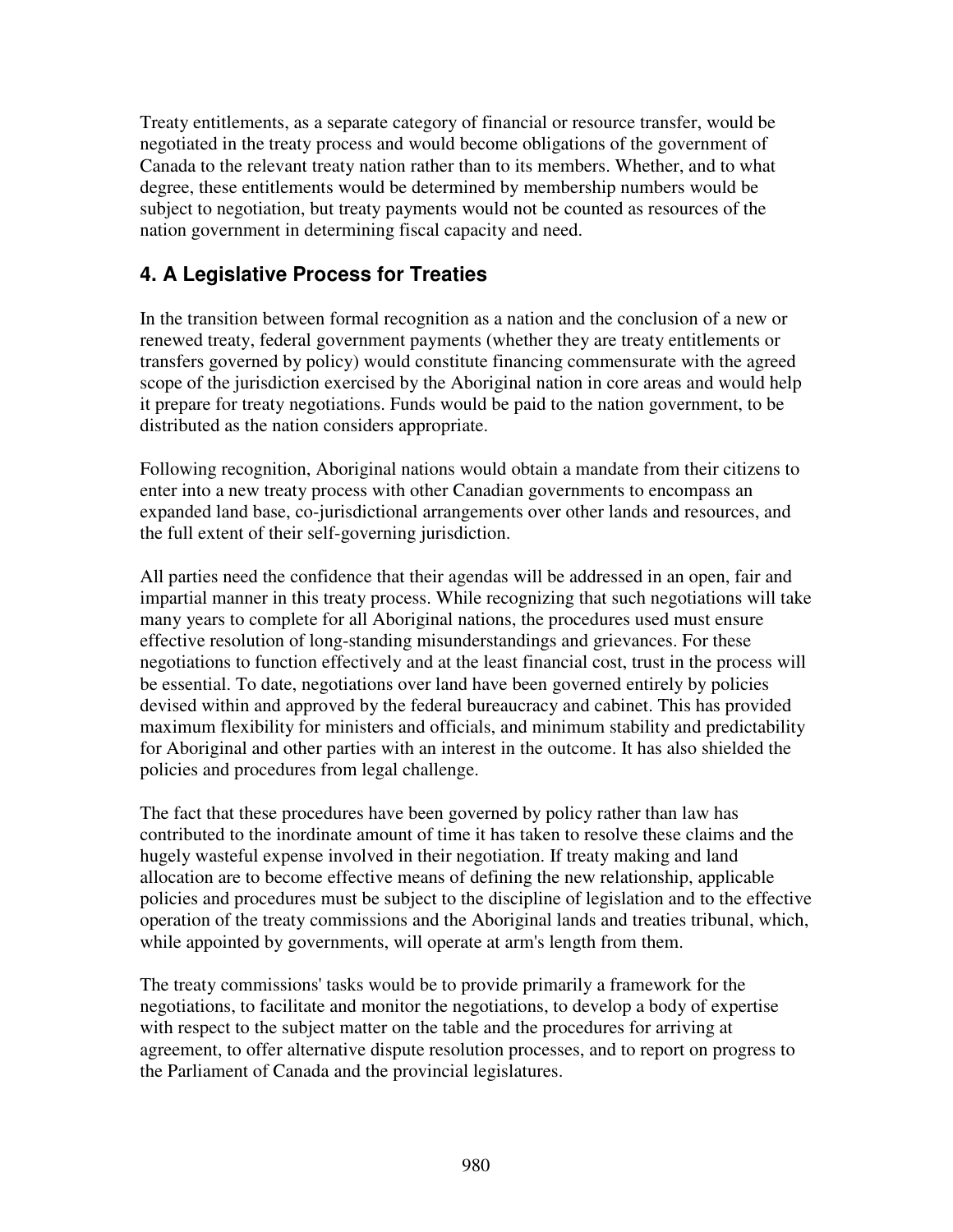The lands and treaties tribunal's principal function would be to resolve specific claims over land and other issues where the Aboriginal party did not wish to await resolution within a renewed treaty process. The tribunal would also play a critical role at points in the treaty processes to encourage fairness in the allocation of financial resources to Aboriginal parties and to provide a means of adjudication in the event of deadlock. An arm's-length tribunal to determine the outcome of issues in dispute will undoubtedly reinforce fair dealing.

The tribunal would also be an effective instrument for achieving interim relief where the resources of a territory subject to treaty negotiation were being depleted for the benefit of third parties or government. In those circumstances, the Aboriginal party would be able to have a role in regulating the development and in benefiting from its proceeds. We foresee an effective role for the tribunal in encouraging settlements that are just and timely for all parties. With respect to interim relief agreements, we propose that any party to the negotiation may choose to take a matter to the tribunal for resolution. This must be so because third parties with interests in developing the resource, and the communities that often rely on this activity for their livelihood, have as legitimate an interest in resolving the matter as the Aboriginal party does. The intent is a fair accommodation of all interests.

While these institutions will play a vital part in treaty processes, in the end treaties must be political agreements entered into freely and acceptable to all parties and their constituencies. Ratification of a treaty or agreement by the political bodies of the Aboriginal nation and by the Parliament of Canada and the provincial/territorial legislature involved should therefore be required. Ratification of a treaty by an Aboriginal nation would be viewed as a self-determining act signalling its willing participation in the Canadian federation. Once ratified, a treaty would have the protection of section 35 of the *Constitution Act, 1982*.

#### **5. Redistributing Lands and Resources**

We have made the case, in the strongest possible terms, for a new deal with respect to sharing the country's lands and resources. Aboriginal self-government would be a sham without a reasonable basis for achieving economic self-reliance. Depending primarily on outside sources of revenue, even if the nation has the right to decide how to spend those resources, is not acceptable. Responsible government requires raising a substantial amount of the revenue needed for government operations from the nation's own people and resources. This in turn requires the capacity to generate income and levy taxation. The location of some Aboriginal nations is such that their members can earn significant incomes away from the territory, but most nations are highly dependent on territorialbased activity such as forestry, fishing and tourism. The opportunity for employment income and for wealth generation from effective business activity will depend directly on ownership of a more extensive land and resource base as well as revenue sharing on other traditional lands.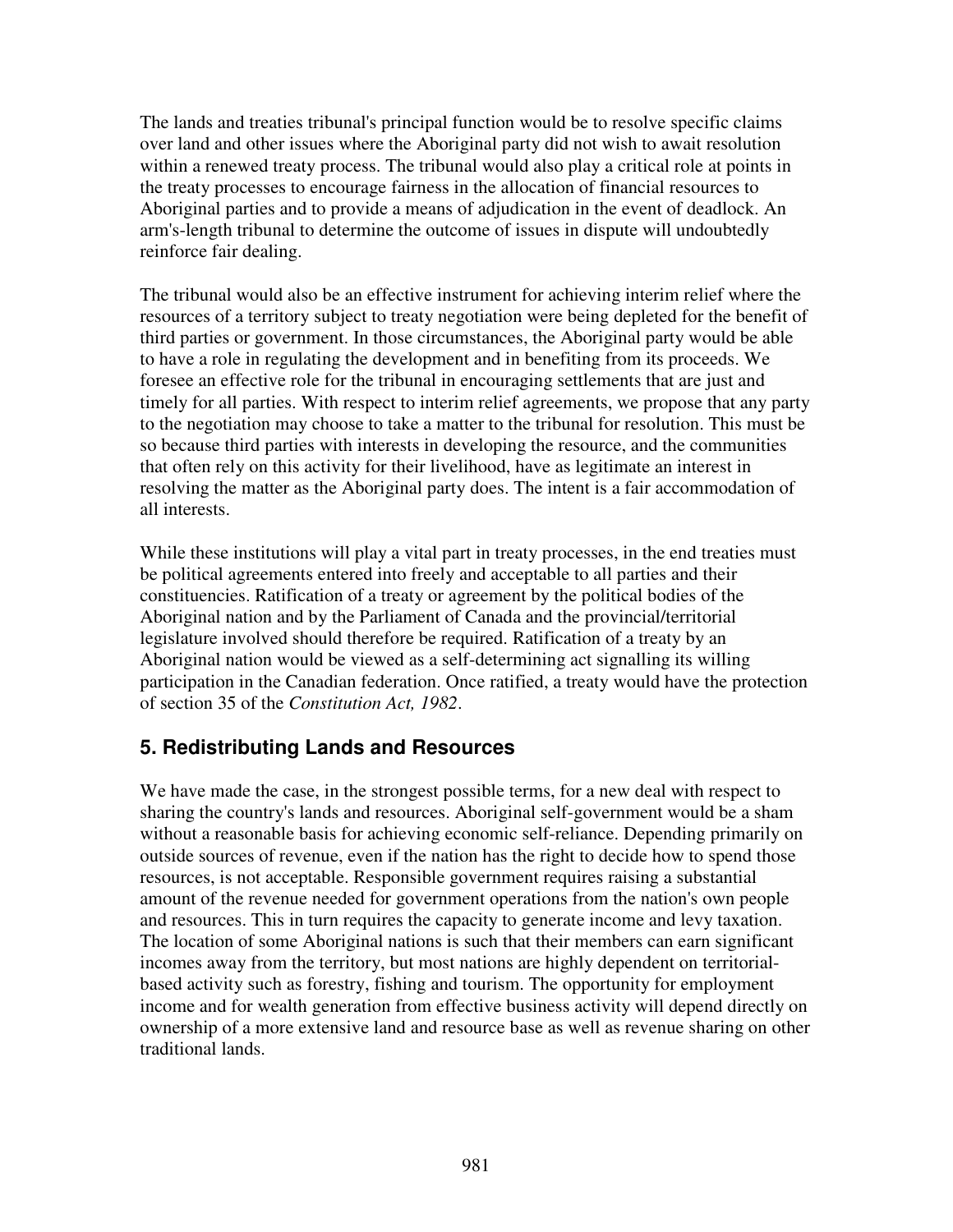In the chapters on treaties and lands and resources in this volume, we made the case for a redistribution of lands between the Crown and Aboriginal nations based on the following factors:

1. compelling evidence that Aboriginal peoples could not have intended to surrender all connection with their traditional territories and their ways of governing when they entered into the historical treaties with the Crown to share these lands with newcomers;

2. the requirement to reinterpret legal treaty documents in the light of the spirit and intent with which treaties were entered into, as understood by the Aboriginal party and as evident in the words Crown officials used in the negotiations;

3. the fact that as much as two-thirds of the territory put aside in treaties for the exclusive use of the Aboriginal party has over the years been removed from reserve status; and

4. the requirement for a modern accommodation defined not by disputed terms of an agreement drawn up in an entirely different age, but by the stated desire on all sides that fair compensation for past wrongs and the means for self-reliance for the future be made available.

Before Canadians can expect to see an end to the enormous waste in human and financial resources that accompanies the economic and social marginalization of Aboriginal peoples, they must come to terms with a redistribution of this country's land and resource base. This will entail defining, through legislation, the nature of Aboriginal title — a process that can be initiated by the courts but requires legislative completion — and reallocating lands and resources. That reallocation would see significant expansion, determined by rational criteria, of lands wholly owned and controlled by Aboriginal nations and a share in the jurisdiction of and benefits from a further portion of their traditional lands, as determined in treaty negotiations.

# **6. Meaningful Work and Sustainable Wealth**

The final pillar in the structure supporting a renewed relationship (the first three being treaties, governance and lands) is economic development — the means by which meaningful work and sustainable wealth are created.

Many forms of work and wealth can be envisaged, each embodying values and choices. We propose that Aboriginal people who choose to retain or return to a traditional lifestyle — where many of life's requirements for sustenance are harvested from the land supplemented by periodic wage employment, be helped to do so. Healthy, sustainable communities that create the conditions for a rounded life are infinitely preferable to forced emigration to the margins of an essentially alien urban environment. Even if such communities have to be subsidized in the long term to give their citizens access to standards of health and education equivalent to those of other Canadians, the costs, both social and financial, are likely to be significantly less than those occasioned by a rootless urban existence. Innovative uses of the resources that now flow so unproductively into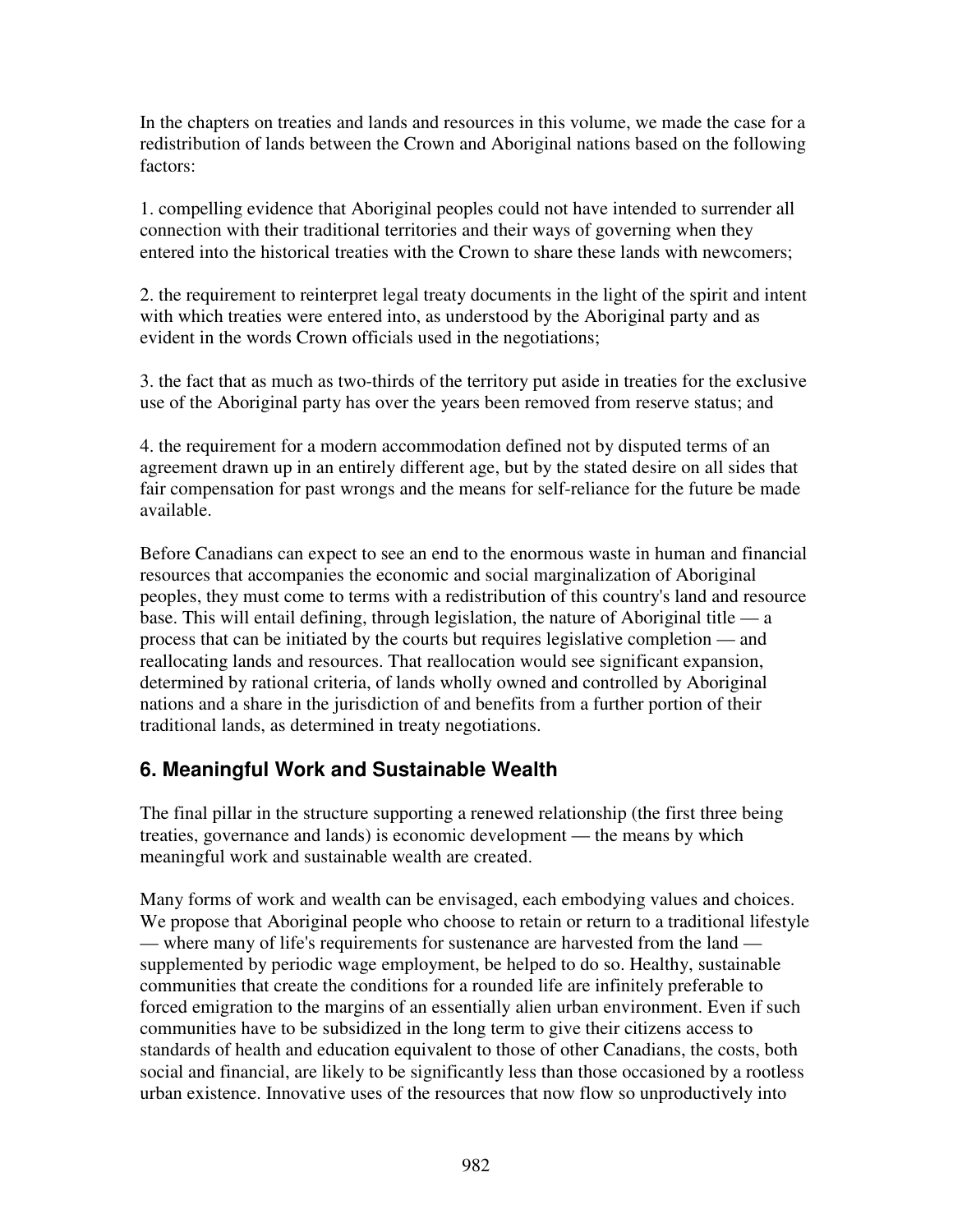these communities in the form of social assistance could contribute to changing standards of living and quality of life.

Given the choice, however, most Aboriginal people and communities will likely want to participate in the market economy. Such activity gives them the chance to choose careers and lifestyles as most Canadians do. They want to be able to do that and also to retain their values and collective identity. They are struggling to reshape the way they participate in commerce and professional activity to make their participation compatible with those values.

The reality is that a large percentage of Aboriginal people today face a bleak economic future. Their prospects for breaking out of the cycle of dependency and despondency are slim unless methods of education and skills acquisition undergo significant changes, and unless business and economic development efforts are greatly improved. The fundamental reforms in education we call for in the next volume are a vital component of these changes. The approach to employment training and placement recommended in the previous chapter is essential to achieving any real breakthrough in youth unemployment. A sustained supply of equity capital and enhanced access to business management skills are also critical ingredients in maintaining momentum toward economic development and self-reliance.

# **7. Equipping for Self-Government**

In Volume 5, Chapter 2, we analyze the present and future costs of the remedial measures necessitated by the social and economic marginalization of Aboriginal people — social assistance and unemployment insurance, health care, child and family services, counselling, policing and correctional services, and so on. We also examine the current and projected income losses that occur when Aboriginal people lack the opportunity to be as productive as other Canadians. The cost to Canada of these remedial measures and lost income is immense. The human cost of disrupted and unfulfilled lives is incalculable.

This situation cannot continue. With the tools set out in this volume and the awakening of confidence among Aboriginal people, fundamental change is possible. We believe that the regenerative capacity of individuals and communities will transform the lives of Aboriginal people.

Early in the next millennium, we see Aboriginal communities organized into nation governments, responsible for most aspects of their economic, social and legislative affairs. An expanded land base and the acquisition of management and professional skills will give them the possibility of a return to self-reliance for the first time in well over a century. We see Aboriginal governments raising more and more of their own revenues over time and being assisted — as other Canadian governments with lower than average resources are — through fiscal agreements.

Many of their citizens will live outside their nation territory for a period, contributing to the larger economy and paying taxes to federal and provincial governments and returning